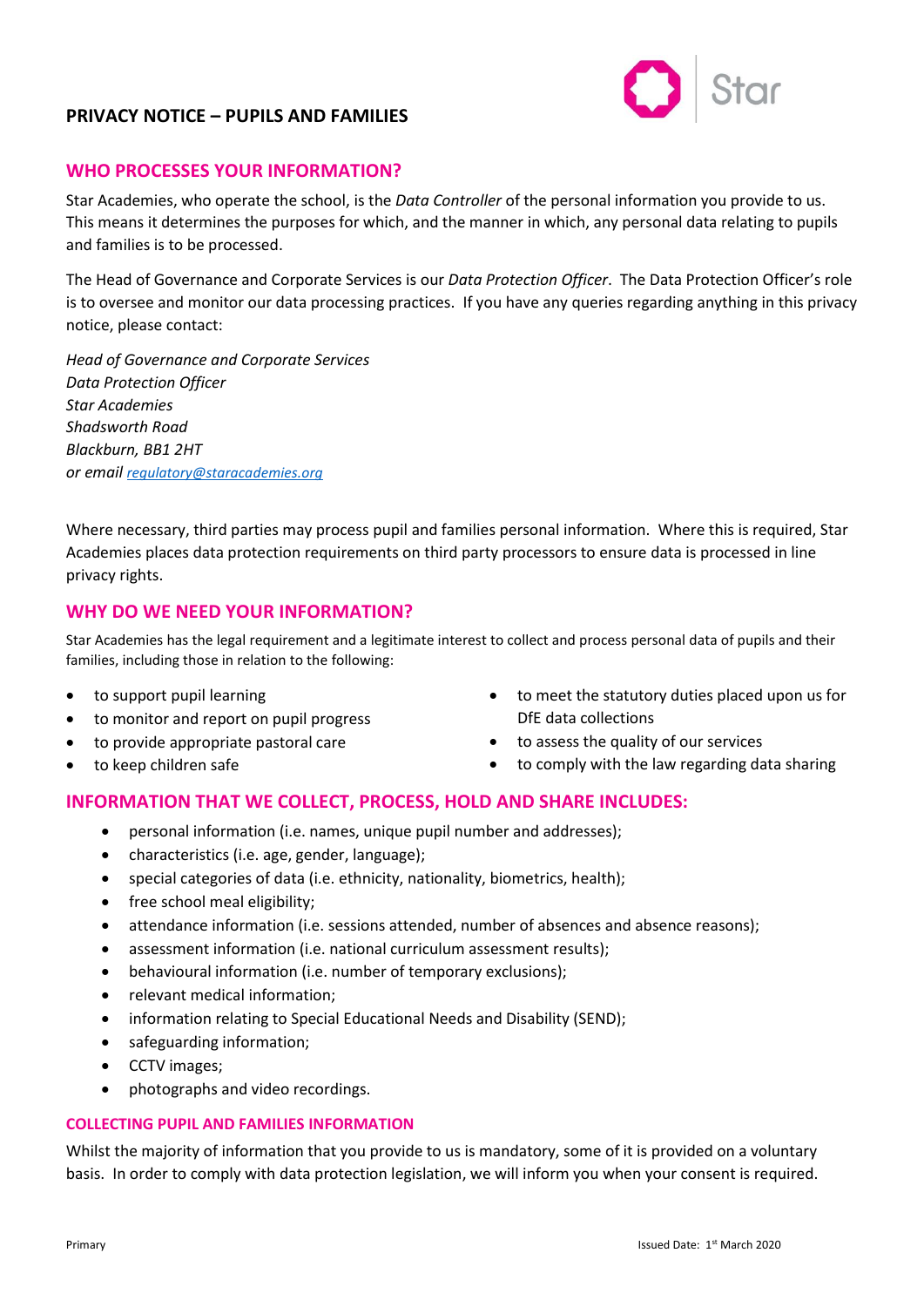## **PRIVACY NOTICE – PUPILS AGE 13+**



Pupils and families personal data may be obtained and processed from third parties where the law requires us to do so.

#### **THE LAWFUL BASIS ON WHICH WE PROCESS THIS INFORMATION**

- Article 6 1(b) of the GDPR which allows processing that is necessary for the performance of a contract;
- Article 6 1(c) of the GDPR which allows processing that is necessary to comply with a legal obligation;
- Article 6 1(e) of the GDPR which allows processing that is carried out in the public interest;
- Article 9 2(b) of the GDPR which allows the processing of special category data that is necessary for carrying out obligations in the fields of employment and social security and social protection law;
- Article 9 2(g) of the GDPR which allows the processing of special category data that is necessary for reasons of substantial public interest;
- Article 9 2(j) of the GDPR which allows the processing of special category data when it is necessary for archiving purposes in the public interest, scientific or historical research purposes or statistical purposes.

Star Academies maintains *Records of Processing* that identify the lawful basis on which personal information is processed.

#### **STORING PUPIL AND FAMILIES INFORMATION**

Personal data is stored securely in line with our Records Management and Data Protection policies. In accordance with data protection legislation it is only retained for as long as is necessary to fulfil the purposes for which it was obtained, and not kept indefinitely.

#### **DATA TRANSFERRED OUTSIDE THE EU**

Processors that we use may transfer and hold personal data outside of the EU. We will ensure that organisations who process personal data on our behalf only transfer data to countries that the EU deems as having adequate levels of protection in place. Processors that transfer data to the United States must be covered by the EU-US Privacy Shield. If a processor is found to be transferring data to a country that does not have adequate protections, or to an organisation that is not covered by the EU-US Privacy Shield, we will terminate our contract/subscription.

#### **WHO WE SHARE DATA WITH**

We do not share your information with anyone without permission unless the law says we can or should. We share information with the following:

- The Local Council
- Department for Education (DfE)
- Education Skills Funding Agency
- Standards and Testing Agency
- Ofsted
- NHS (e.g. vaccinations and school nursing service)
- Police
- Social Services
- Educational Psychology Department
- Children & Adolescent Mental Health Services (CAMHS)
- Children and Family Court Advisory Service (CAFCAS)
- Careers Advisory Service providers
- Peripatetic services
- Alternative education providers
- Other schools/academies (during pupil transfer)
- Sixth form colleges and other post-16 providers
- Examination Boards
- Library records systems
- Print Management Software providers
- Management Information Systems (e.g. Capita SIMS, SISRA, Safeguarding and accident reporting systems)
- Text and Email communication systems (e.g.Teachers2Parents, InTouch)
- Cashless payment systems (e.g. Biostore)
- Catering Providers
- **IT Contractors**
- Providers of visitor management and access control systems
- Residential trip organisers and insurers
- Educational trip management system (i.e. Evolve)
- Providers of online learning resources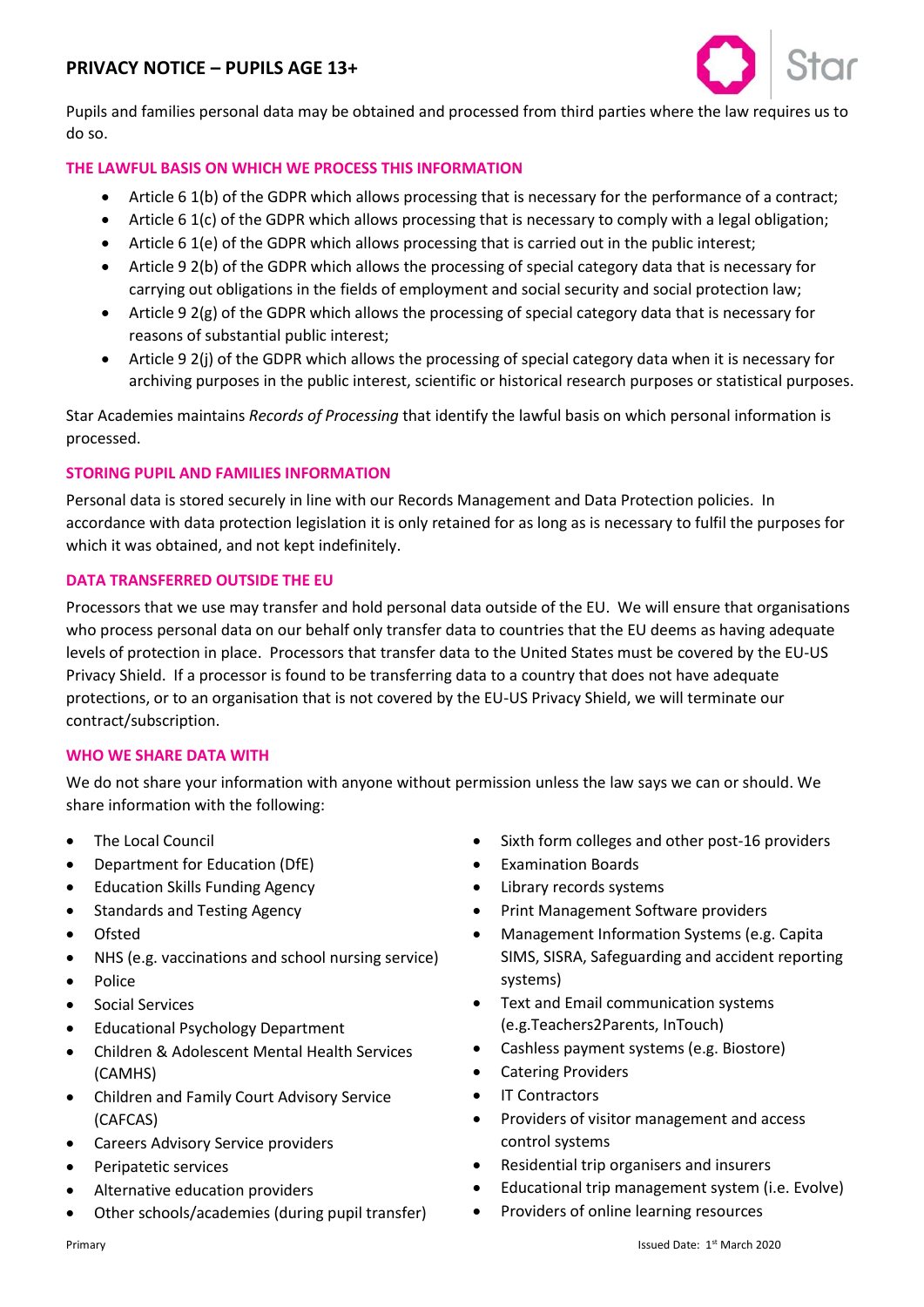## **PRIVACY NOTICE – PUPILS AGE 13+**



- Providers of financial management software Photography and design agencies
	-

#### **WHAT ARE YOUR RIGHTS?**

Pupils and Families have specific rights in relation to the processing of their personal data. You have a legal right to:

- Request access to the personal data that Star Academies holds;
- Request that your personal data is amended if it is inaccurate or incomplete;
- Request that your personal data is erased where there is no legal basis for its continued processing;
- Request that the processing of your personal data is restricted;
- Object to your personal data being processed if it is likely to cause, or is causing, damage or distress.

Requests must be submitted to the Data Protection Officer (on the contact details provided). Star Academies also has a *Subject Access Request Form* that may be obtained from all of its schools. Star Academies will consider all requests in line with your legal rights and our legal obligations.

Where the processing of data is based on explicit consent, there is a right to withdraw consent at any time. This will not affect any personal data that has been processed prior to withdrawing consent.

If you have a concern about the way we are collecting or using personal data, you should raise your concern with the Data Protection Officer in the first instance or directly to the Information Commissioner's Office at <https://ico.org.uk/concerns>

### **HOW THE GOVERNMENT USES YOUR DATA**

Under regulation 5 of The Education (Information About Individual Pupils) (England) Regulations 2013 we are required to share information about our pupils with the Department for Education.

The pupil data that we lawfully share with the DfE through data collections:

- underpins school funding, which is calculated based upon the numbers of children and their characteristics in each school;
- informs "short term" education policy monitoring and school accountability and intervention;
- supports "longer term" research and monitoring of educational policy.

#### **Data Collection Requirements**

To find out more about the data collection requirements placed on us by the Department for Education go to <https://www.gov.uk/education/school-censuses-and-slasc>

#### **The National Pupil Database (NPD):**

The NPD is owned and managed by the Department for Education and contains information about pupils in schools in England. It provides invaluable evidence on educational performance to inform independent research, as well as studies commissioned by the Department. It is held in electronic format for statistical purposes. This information is securely collected from a range of sources including schools, local authorities and awarding bodies.

To find out more about the NPD, go to [https://www.gov.uk/government/publications/national-pupil-database-user](https://www.gov.uk/government/publications/national-pupil-database-user-guide-and-supporting-information)[guide-and-supporting-information](https://www.gov.uk/government/publications/national-pupil-database-user-guide-and-supporting-information)

The law allows the DfE to share pupils' personal data with certain third parties, including:

- schools and local authorities;
- researchers;
- organisations connected with promoting the education or wellbeing of children in England;
- other government departments or agencies;
- organisations fighting or identifying crime.